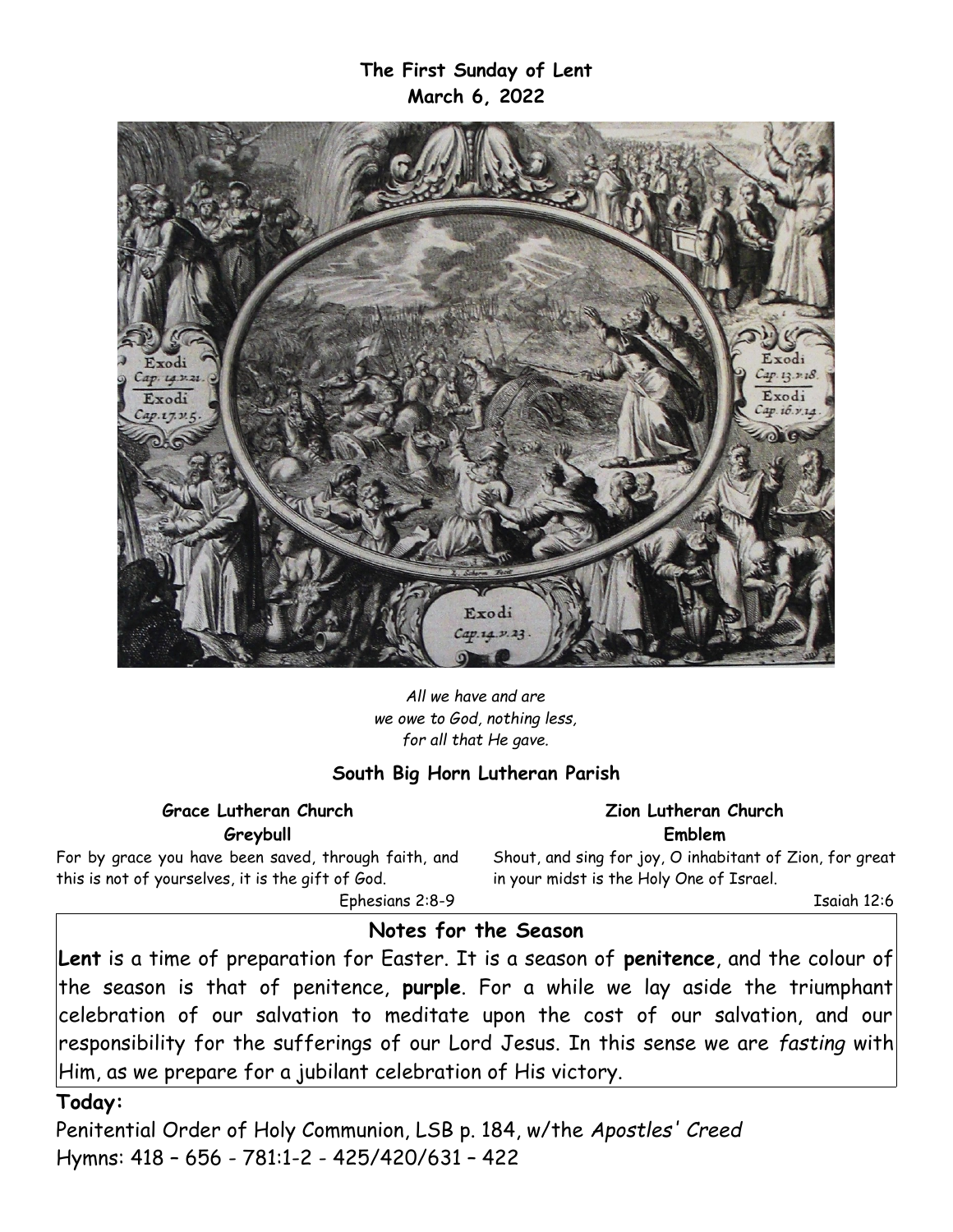# **About Holy Communion**

Holy Scripture teaches that as an expression of unity Christians should share the Sacrament only with those with whom we are united in a common faith. We honour this teaching as our due obedience, and also to guard the uninstructed and those who do not submit to the full counsel of God against spiritual harm (1 Corinthians 11:27–29). As such, only Christians who share our faith and confession and therefore belong to congregations in the fellowship of the Lutheran Church-Missouri Synod will commune in our church. **We sincerely welcome our visitors**; we assure you that we uphold this practice also out of concern for *your* spiritual welfare, and that our Pastor would love to study Scripture with you and help you embrace the full counsel of God, so that we can celebrate the Sacrament in a manner pleasing to God and beneficial for us all.

# **Just so we do not forget:**

I believe that God has made me and all creatures, that He has given me my body and soul, eyes, ears, and all my members, my reason and all my senses, and still takes care of them. He also gives me clothing and shoes, food and drink, house and home, wife and children, land, animals, and all I have. He richly and daily provides me with all that I need to support this body and life. He defends me against all danger and guards and protects me from all evil.

All this He does only out of fatherly, divine goodness and mercy, without any merit or worthiness in me. For all this it is my duty to thank, praise, serve and obey Him. This is most certainly true. *Of the Small Catechism*

**This we believe** *– from the Confessions of our Church* Therefore, let everyone who allows himself to be advised remember that God is not joking. Know that it is God who speaks with you and demands obedience. If you obey Him, you are His dear child. But if you despise obedience, then take shame, misery, and grief for your reward. *Of the Large Catechism*

**Lenten Dinners at Grace** at 6 pm., prior to Lenten Worship on Wednesdays, March 9, 16, 23, and 30, and April 6. Free will offerings will be taken for our Youth Account. March 9: Carry-in

March 16: Spaghetti w/meat sauce March 23: Carry-in March 30: Baked potato dinner April 6: Carry-in*.*

**Lenten Worship at Grace** at 7 pm. on Wednesdays, March 9, 16, 23, and 30, and April 6. Our theme for this year is *His Law and His Love.* We shall meditate on how the sufferings of our Lord Jesus demonstrate His love for us, in comparison to the love we owe to Him, and which He demands of us in the Ten Commandments.

**Pastor Tinglund shall be, if not technically gone, then unavailable** most of Thursday for a Circuit Pastors' meeting. Messages can be left at cell phone 605-228-9216.